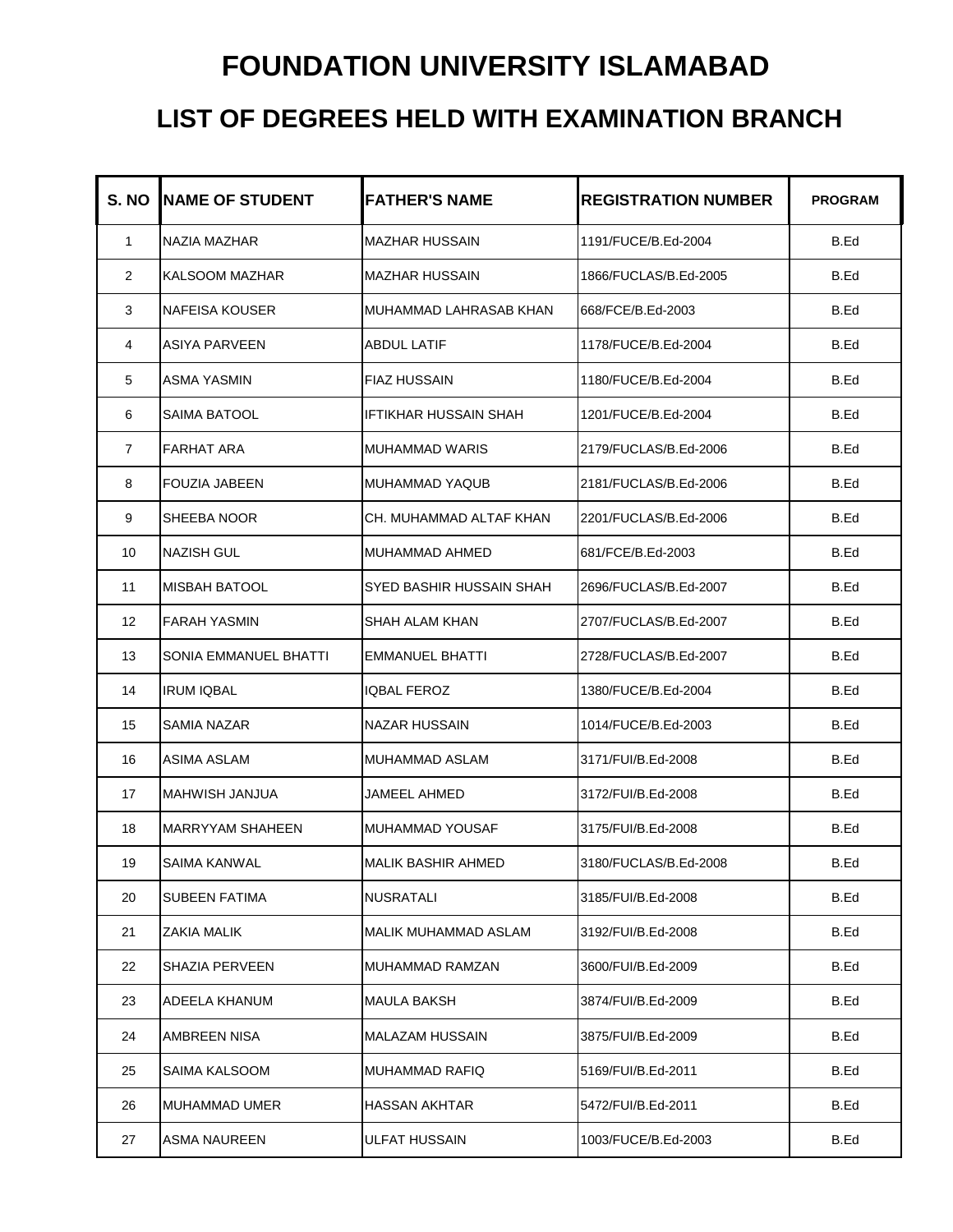| S. NO | <b>INAME OF STUDENT</b>            | <b>FATHER'S NAME</b>       | <b>REGISTRATION NUMBER</b>          | <b>PROGRAM</b>             |
|-------|------------------------------------|----------------------------|-------------------------------------|----------------------------|
| 28    | NAJMA SHAHEEN                      | <b>GUL NAWAZ</b>           | 670/FCE/B.Ed-2003                   | B.Ed                       |
| 29    | FARAH NAZ BATOOL                   | GHULAM HUSSAIN SHAH        | 5982 / FUI / B.Ed - 2012            | B.Ed                       |
| 30    | ZUNAIRA SULTANA                    | ZUNAIRA SULTANA            | 6519 / FUI / B.Ed - 2012            | B.Ed                       |
| 31    | <b>SEHRISH REHMAN</b>              | JALIL-UR-REHMAN            | 6515/FUI/B.Ed-2012                  | B.Ed                       |
| 32    | MUHAMMAD ALI AKBAR AYUB            | MUHAMMAD AYUB              | 1654/FUIMCS/MBA-2005                | MBA                        |
| 33    | SAMIA SHAMSHAD                     | SHAMSHAD AHMED             | 2304/FUIMCS/MBA-2006                | MBA                        |
| 34    | AAFIA YOUNIS BODLA                 | MUHAMMAD YOUNIS            | 3555/FUIEMS/MBA-2008                | MBA                        |
| 35    | <b>MOVEED TANVIR</b>               | <b>SHAHID TANVIR</b>       | 3521/FUIEMS/MBA-2008                | MBA                        |
| 36    | MUHAMMAD TAHIR JAVED               | JAVED ANAYAT MALIK         | 4395/FUI/MBA-2009                   | MBA                        |
| 37    | GHULAM NASIR U DIN                 | GHULAM QADIR               | 3678/FUIEMS/MBA-2009                | MBA                        |
| 38    | SHAH NAEEM ABDUL KHALIQ            | ABDUL KHALIQ               | 3692/FUIEMS/MBA-2009                | MBA                        |
| 39    | YASIR QAYYUM                       | ABDUL QAYYUM               | 3697/FUIEMS/MBA-2099                | MBA                        |
| 40    | UMAIR SHOUKAT                      | SHOUKAT ALI MIR            | 3924/FUI/MBA-2009                   | MBA                        |
| 41    | <b>FARIA SAIF</b>                  | SAIF ULLAH KHAN            | 4404/FUI/MBA-2009                   | MBA                        |
| 42    | AMMAD HASSAN                       | CH SANA ULLAH KHAN         | 3935/FUI/MBA-2009                   | MBA                        |
| 43    | WAJIHA KHAN                        | A. WAJID KHAN              | 4304/FUI/MBA-2009                   | MBA                        |
| 44    | YASER MAHMOOD                      | NAZIR MUHAMMAD             | 3971/FUI/MBA-2009                   | MBA                        |
| 45    | SALEEM MUKHTAR                     | <b>MUKHTAR AHMED</b>       | F131AMBAC037                        | MBA                        |
| 46    | MUHAMMAD IKRAM UR<br><b>REHMAN</b> | AZIZ-UR-REHMAN             | F131AMBAC018                        | MBA                        |
| 47    | HARIS MEHMOOD                      | QAZI AJMAL MEHMOOD         | 7135/FUI/MBA-2013                   | <b>MBA</b>                 |
| 48    | RUTABA BUTT                        | FIAZ UN NABI BUTT          | S151MBAC006                         | <b>MBA</b>                 |
| 49    | HIRA WADOOD                        | ABDUL WADOOD KIHAN         | 3559/FUCLAS/M.SC (APP PSY)-<br>2009 | M.Sc Applied<br>Psychology |
| 50    | <b>MEHREEN TANVEER</b>             | TANVEER A SHEIKH           | 6314/FUI/M.Sc(App Psy)-2012         | M.Sc Applied<br>Psychology |
| 51    | <b>SIDRA NOREEN</b>                | GHULAM HAIDER              | 6325/FUI/M.Sc (App Psy)-2012        | M.Sc Applied<br>Psychology |
| 52    | <b>MADEHA ARUJ</b>                 | SHAHID ABBAS               | 7180/FUI/M.Sc (APP PSY)-2013        | M.Sc Applied<br>Psychology |
| 53    | RAMSHA SHAUKAT                     | SHAUKAT MAHMOOD            | F131AMSCA018                        | M.Sc Applied<br>Psychology |
| 54    | <b>SUNDAS NAZIR</b>                | HAJI MUHAMMAD NAZIR MUGHAL | F141AMSCA008                        | M.Sc Applied<br>Psychology |
| 55    | SHAMAILA KHALIL                    | <b>MUHAMMAD KHALIL</b>     | 3064/FUCLAS/M.Sc(ECO)-2008          | M.Sc<br><b>ECONOMICS</b>   |
| 56    | SADIA LATIF                        | MUHAMMAD LATIF CHAUDHRY    | 4610/FUI/M.Sc (ECO)-2010            | M.Sc<br><b>ECONOMICS</b>   |
| 57    | <b>SEHRISH FAKHRA</b>              | RAJA MUHAMMAD RIASAT       | 5183 / FUI / M.Sc (Eco) - 2011      | M.Sc<br><b>ECONOMICS</b>   |
| 58    | SEHRISH KALSOOM                    | GHULAM MUHAMMAD            | 5184 / FUI / M.Sc (Eco) - 2011      | M.Sc<br><b>ECONOMICS</b>   |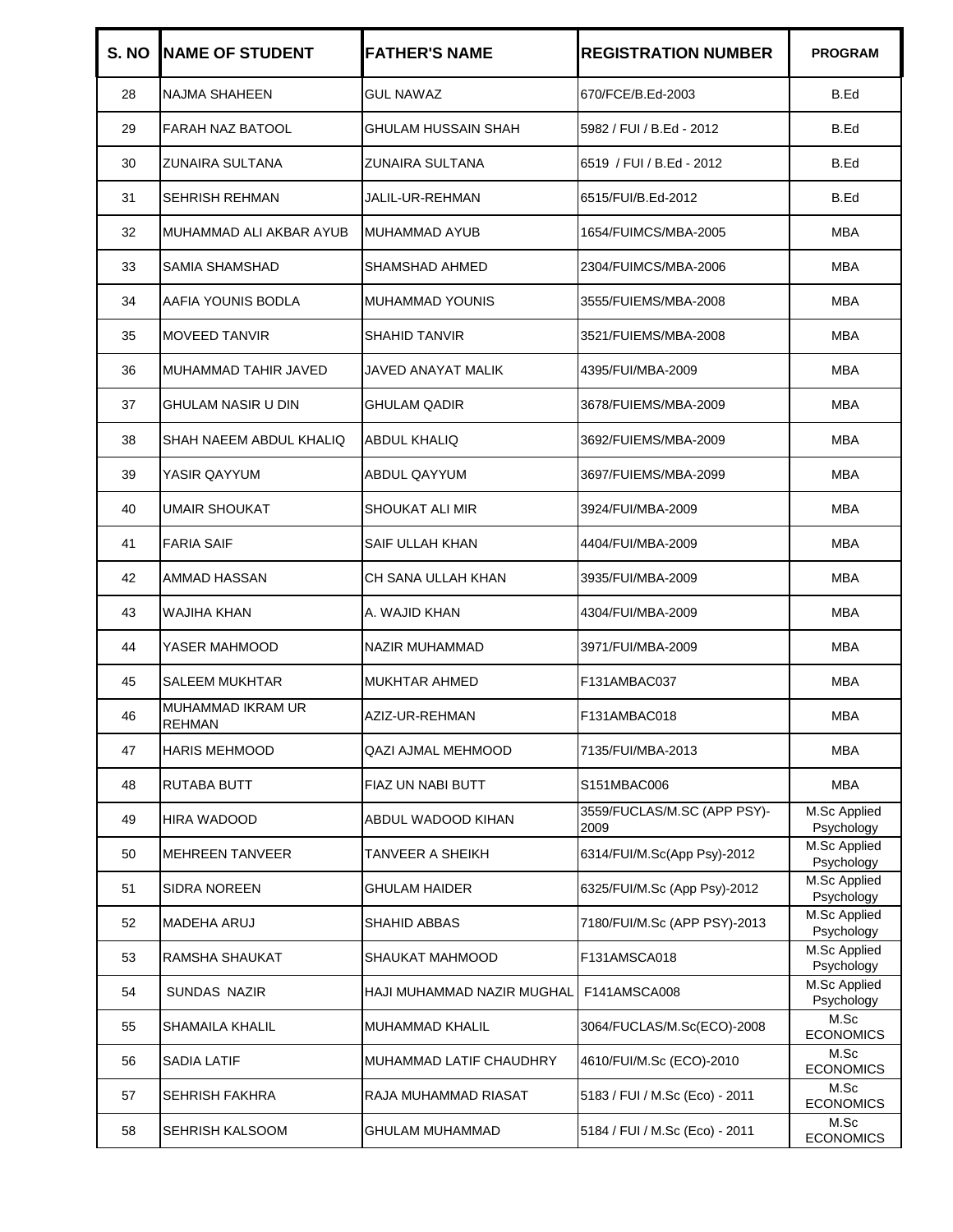| S. NO | <b>NAME OF STUDENT</b>    | <b>FATHER'S NAME</b>       | <b>REGISTRATION NUMBER</b>         | <b>PROGRAM</b>                 |
|-------|---------------------------|----------------------------|------------------------------------|--------------------------------|
| 59    | <b>UMAMA SEERAT</b>       | MUHAMMAD ASIM RASHID       | 5455 / FUI / M.Sc (ECO) - 2011     | M.Sc<br><b>ECONOMICS</b>       |
| 60    | TAYYABA ASMAT             | ASMAT ULLAH                | 5453 / FUI / M.Sc (ECO) - 2011     | M.Sc<br><b>ECONOMICS</b>       |
| 61    | <b>NIDA FATIMA</b>        | <b>GHULAM IDREES KHAN</b>  | 6350/FUI/M.Sc (Eco)-2012           | M.Sc<br><b>ECONOMICS</b>       |
| 62    | <b>HAJIRA KHALID</b>      | MUHAMMAD KHALID SHAFI      | 4562 / FUI / BA(Hons) - 2010       | BA (Hons)                      |
| 63    | <b>SADIA SADAF</b>        | <b>SULTAN MUHAMMAD</b>     | 4219 / FUI / BA (Hons) - 2009      | BA (Hons)                      |
| 64    | AROOJ AZIZ                | ABDUL AZIZ                 | 4182 / FUI / BA (Hons) - 2009      | BA (Hons)                      |
| 65    | <b>ATIQA SAJJAD</b>       | SAJJAD SAKHAWAT            | 4766/FUI/BA(Hons)-2010             | BA (HONS)                      |
| 66    | KAYINAT RAZZAQ            | ABDUL RAZZAQ               | 4777/FUI/BA(Hons)-2010             | BA (HONS)                      |
| 67    | RAMSHA RASHID             | <b>MIAN RASHID MAQBOOL</b> | 4803/FUI/BA(Hons)-2010             | BA (HONS)                      |
| 68    | ANAM FATEMAH              | SYED AMINUDDIN AHMAD       | 5188/FUI/BA (HON)-2011             | BA (HONS)                      |
| 69    | <b>MALIK SHEROZE KHAN</b> | JAVED IQBAL                | 5516/FUI/BA (HONS)-2011            | BA (HONS)                      |
| 70    | AQSA JAVAID MUGHAL        | JAVAID RAZZAQUE MUGHAL     | 4762/FUI/BA(HONS)-2010             | BA (HONS)                      |
| 71    | SUMMIYA KALSOOM           | ASHIQ HUSSAIN MIRZA        | 5564/FUI/BA(Hons)-2011             | BA (HONS)                      |
| 72    | <b>SARA AMJED</b>         | AMJAD MAHMUD               | 4811/FUI/BA (HONS)-2010            | BA (HONS)                      |
| 73    | HINA SABIR                | <b>MUHAMMAD SABIR</b>      | 5677/FUI/BSTE-2011                 | BSTE                           |
| 74    | <b>SAJAD HASSAN</b>       | <b>HASSANULLAH SIYAL</b>   | 3372/FUIEMS/BSTE-2008              | BSTE                           |
| 75    | KOMAL AFTAB ALAM          | MUHAMMAD AFTAB ALAM        | 3089/FUCLAS/MFA-2008               | MFA                            |
| 76    | AMNA QAYYUM               | <b>ABDUL QAYYUM</b>        | 3848/FUI/MFA-2009                  | <b>MFA</b>                     |
| 77    | ARSHIA SHAUKAT            | SHAUKAT MEHMOOD            | 4692/FUI/MFA-2010                  | <b>MFA</b>                     |
| 78    | <b>SANA ABBAS</b>         | GHULAM ABBAS RAJA          | 5995/FUI/MA(FA)/-2012              | MFA                            |
| 79    | <b>MARIA FEROZE</b>       | <b>FEROZE KHAN</b>         | 7192/FUI/MFA-2013                  | MFA                            |
| 80    | <b>SARA MEHMOOD</b>       | <b>MALIK FAZAL MEHMOOD</b> | 4510/FUI/MA (EDU)-2010             | <b>MA Education</b>            |
| 81    | SAHAR BASHIR              | MUHAMMAD ZAFAR ULLAH KHAN  | 5538//FUI/BS (PSYCHOLOGY)-<br>2011 | <b>BS</b><br><b>PSYCHOLOGY</b> |
| 82    | BAKHTAWAR AFTAB           | <b>AFTAB ALI</b>           | 6090/FUI/BS(Psycology)-2012        | BS<br><b>PSYCHOLOGY</b>        |
| 83    | <b>UJALA JAVED</b>        | JAVED ASGHAR CHAUDRY       | 6110/FUI/BS(Psycology)-2012        | BS<br><b>PSYCHOLOGY</b>        |
| 84    | FATIMA HAMEED             | <b>ABDUL HAMEED</b>        | 458/FCE/ENG-2002                   | <b>MA English</b>              |
| 85    | <b>FOZIA HAMEED</b>       | ABDUL HAMEED KHAN          | 459/FCE/ENG-2002                   | MA English                     |
| 86    | FATIMA NIAZ MALIK         | MUHAMMAD NIAZ              | 503/FCE/ENG-2002                   | <b>MA English</b>              |
| 87    | KALSUM SHAHID             | MUHAMMAD SHAHID SHAFI      | 465/FCE/ENG-2002                   | <b>MA English</b>              |
| 88    | SAADIA ZAMAN              | <b>MALIK GUL ZAMAN</b>     | 1977/FUCLAS/MA ENG-2005            | MA English                     |
| 89    | SAIMA ANSAR               | <b>ANSAR AHMAD</b>         | 1978/FUCLAS/MA ENG-2005            | <b>MA English</b>              |